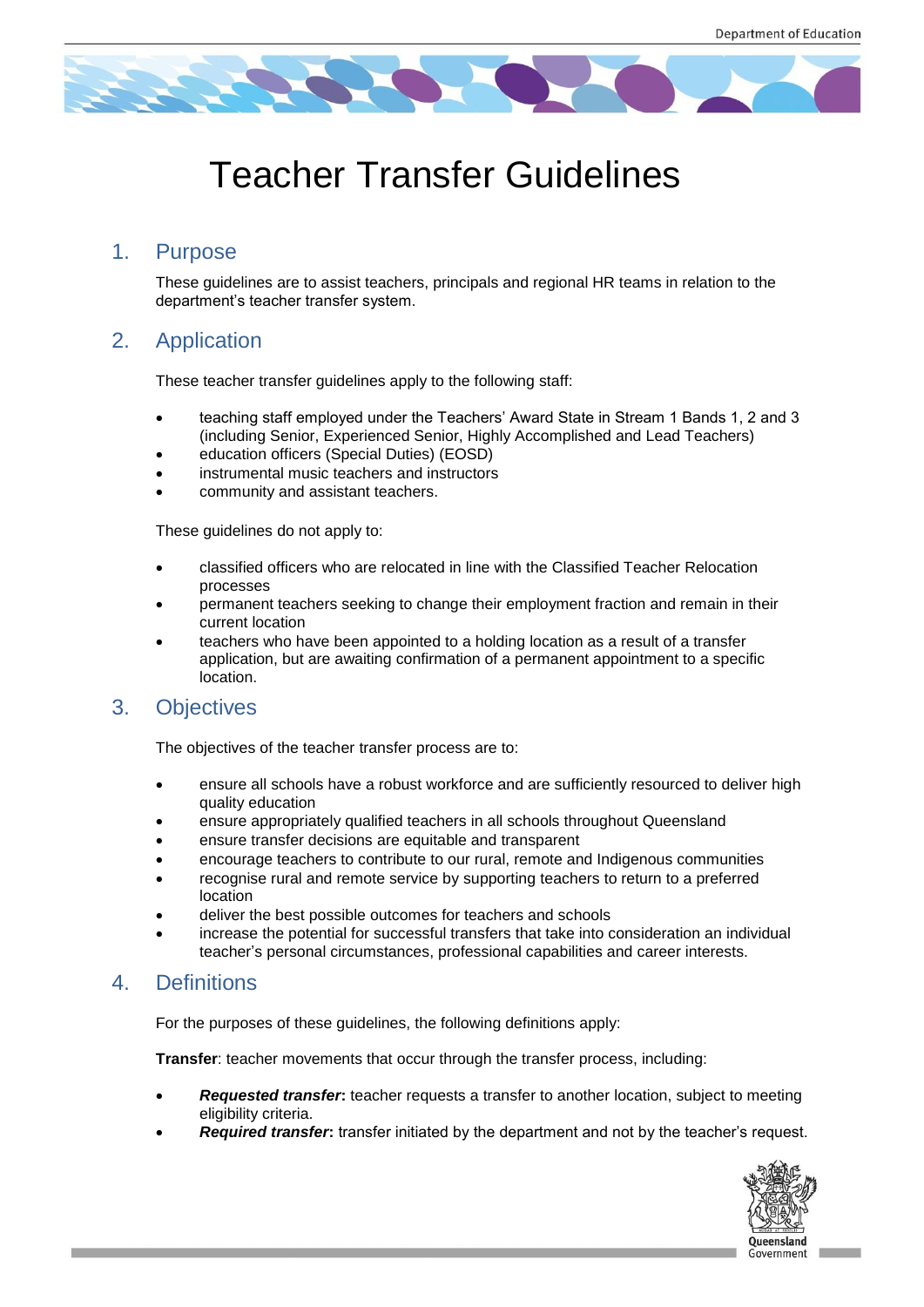- **Compassionate transfer:** teacher may request a transfer to another location on compassionate grounds. A compassionate transfer may be due to exceptional hardship or pressing personal circumstances.
- *Mid-year transfer***:** teacher movements that occur from the beginning of semester 2 from AMP locations.
- *Expression of preference:* teacher requests a transfer to another location within the same geographic area.

**Placements**, including teachers returning from leave and other mandatory teacher movements, occur independently from the transfer process, and may include teachers who are:

- returning from a period of short term leave (ie less than 12 months)
- returning from a period of family responsibility leave1
- returning to their substantive location after relieving in another location or role
- returning from secondment (eg Education Officer (Special Duties, Education Adviser)) or in-service course
- seeking a change in employment fraction in their current location
- affected by domestic and family violence and seeking placement at another location
- requiring placement following the closure of a school or reduction in the school's establishment, and
- relinquishing a classified officer position.

Please note that only teachers transferring from AMP locations to a preferred location, or because they are affected by domestic or family violence, are recorded as placements. All other transfer types are to be recorded in the HR system as transfers.

Teachers subject to a placement process may also request a transfer, or be required to transfer, subject to the teacher transfer provisions.

### 5. Delegations

 $\overline{\phantom{a}}$ 

Delegated authority holders are set out in the [Human Resource Delegation Manual.](https://intranet.qed.qld.gov.au/Services/HumanResources/payrollhr/personaldetailspay/pages/mydelegations.aspx)

# 6. Teacher workforce mobility

The department's commitment to a range of practices that support a [mobile teaching workforce](https://intranet.qed.qld.gov.au/Services/HumanResources/payrollhr/careers/managingyourcareer/Pages/workforce-mobility-principles.aspx) is set out the [Teacher Workforce Mobility](http://ppr.det.qld.gov.au/pif/policies/Documents/Teacher-workforce-mobility-policy.pdf) policy. School leaders are required to encourage the mobility of teachers across the system and actively participate in practices to facilitate this, such as teacher transfers, [relieving placements](https://intranet.qed.qld.gov.au/Services/HumanResources/payrollhr/careers/managingyourcareer/Pages/relievingplacements.aspx) and internal appointments.

To sustain a capable, high quality teaching community that is committed to lifelong learning and ongoing professional development, teachers are expected to take ownership of their own professional development by expanding their capabilities and pursuing potential career opportunities. This includes working across rural, remote and complex sites throughout their career and maintaining professional currency, employability (including at least two subject areas for secondary teachers) and expected performance standards.

To support these outcomes, school leaders are expected to:

 proactively promote the benefits of rural and remote experience to teachers and encourage teachers to undertake a wide range of teaching experiences across rural, remote and complex locations for professional development purposes



<sup>&</sup>lt;sup>1</sup> Teachers returning from family responsibility leave are to be placed in a school location equivalent to their pre-leave location.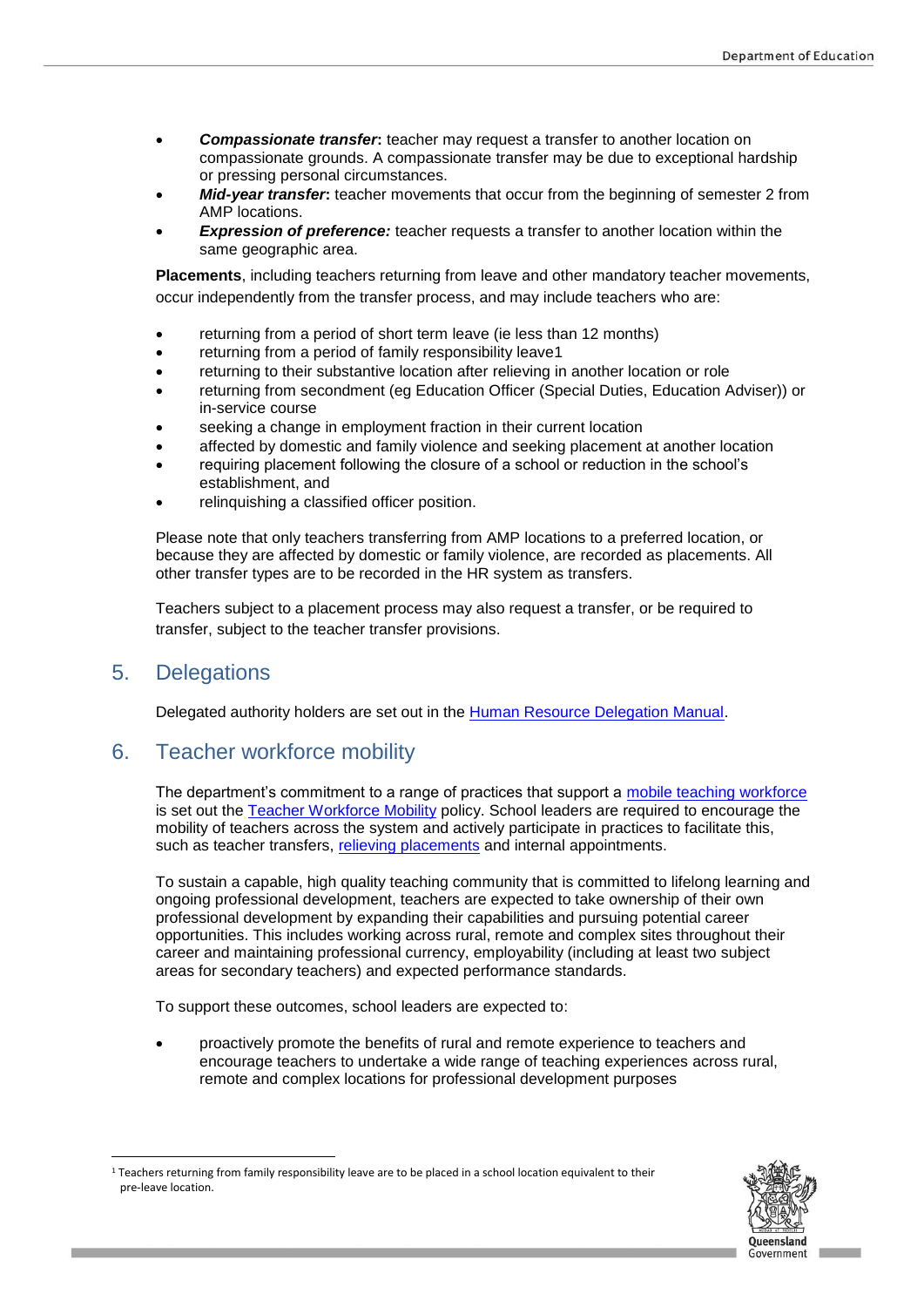- discuss individual professional development opportunities with teachers regularly, including potential rural and remote service, or other arrangements that could potentially benefit the teacher and department (eg relieving placements, service in high demand locations) if there are genuine reasons that prevent them undertaking rural and remote service
- ensure transparency about the performance and capability of teachers when facilitating transfers, relieving placements, and other workforce decisions
- provide constructive feedback to individual teachers about their performance and potential development needs through performance review processes and ongoing career discussions
- balance school autonomy with a commitment to the organisation by participating in the guaranteed transfer process and other activities that support a mobile teaching workforce.

# 7. Applying for a transfer

Teachers are required to complete an online application through the [MyHR Recruitment](https://myhr-rct.eq.edu.au/hrmis/default.aspx) [solution](https://myhr-rct.eq.edu.au/hrmis/default.aspx) when:

- requesting a transfer from their current location
- requesting a transfer from their current location and a change in employment fraction
- returning from a period of leave of more than 12 months and want to request a transfer from their base school location
- requesting a transfer for compassionate reasons, subject to confirmation by the regional HR team
- required to transfer due to departmental operational requirements.

Transfer requests for compassionate reasons (pressing personal circumstances or exceptional hardship), or due to domestic and family violence, are made to the regional HR team through the principal as the relevant circumstances arise. Compassionate transfers (exceptional hardship), or placements due to domestic and family violence, are considered on a case by case basis and not as part of the annual transfer cycle.

The online application process is detailed in Appendix A.

### 8. Reasonable travel time

A transfer (requested, compassionate or required) to a designated base location of up to 50 minutes driving time from a teacher's place of residence is considered reasonable. Time is calculated according to the nearest trafficable route, but should take into account factors such as road and traffic conditions. Electronic trip planners such as [www.googlemaps.com.au](http://www.googlemaps.com.au/) or [www.mydrive.tomtom.com](http://www.mydrive.tomtom.com/) may be used as a guide to determine approximate driving time.

# 9. Requested transfers

Teachers may request a transfer from their current location, subject to meeting minimum service requirements and the following eligibility criteria.

Transfers are subject to the availability of suitable vacancies in relation to both teaching areas and geographic preferences and the relative priority order of teacher transfer requests is determined by taking into account transfer points. While transfer applications are not guaranteed, every effort is made to ensure that high point applicants are given the best possible opportunity to transfer to one of their preferred locations.

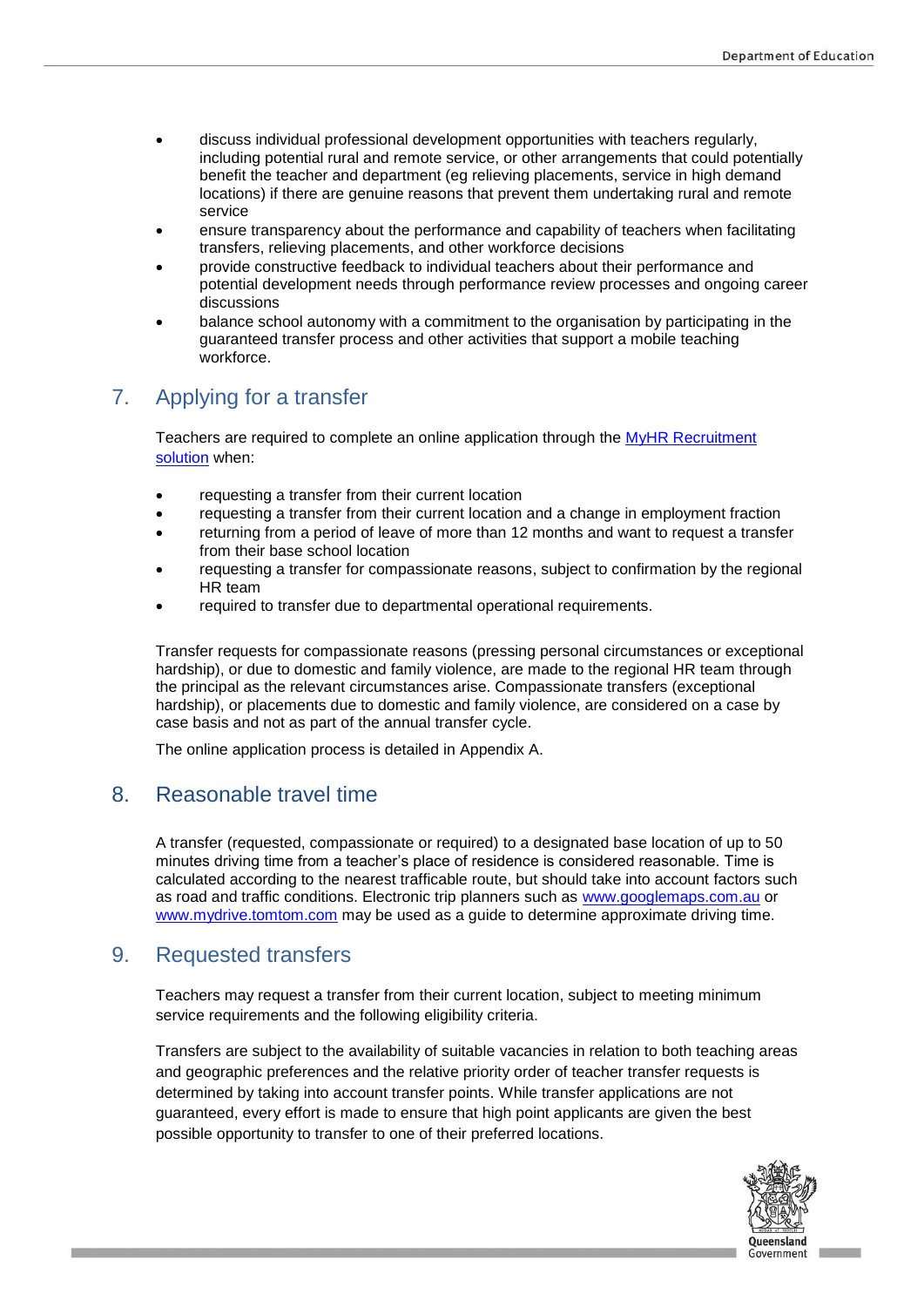### **9.1 Eligibility criteria**

To be eligible to apply for a transfer, teachers are required to:

- be employed on a permanent basis (either full time or part time)
- have completed the specified minimum service period in one school:
	- o 2 years minimum service period for remote (transfer rating 7) schools
	- $\circ$  3 years minimum service for all other schools (transfer rating 1 6).

Notwithstanding the above, teachers may apply for a transfer before completing the specified minimum service period in a school if the transfer is:

- to a location with a higher transfer rating
- between transfer rating 4 to 7
- on compassionate grounds or due to domestic and family violence
- operationally required by the department.

A teacher will not be transferred outside of their current school if:

- the staff member is on probation
- the staff member is subject to a formal performance management process (MUP) or has a case before the Board of Review, unless the transfer has been recommended as part of the Board of Review process
- the staff member is participating in a workplace rehabilitation program, sick leave or graduated return to work program (where medical clearance is yet to be provided)
- a formal investigation into the staff member's conduct is in progress (including known outcomes or actions), or
- disciplinary action is in progress, unless the transfer is recommended as part of the disciplinary action.

The relevant regional HR teams will consider reasonable requests to lodge an application after the due date where the outcomes of the performance management process or investigation have been confirmed, or rehabilitation program completed, but the staff member was not eligible to apply within the specified time frame due to the performance management, rehabilitation or investigation process.

With the exception of mid-year transfers from AMP locations, transfers take effect from the commencement of the following school year.

### *For the purposes of this section:*

- minimum service includes temporary employment at the same school immediately prior to being made permanent at that location
- locations that contain multiple campuses or special education programs count as the same school/location
- regional discretion may be used in extenuating or complex circumstances.

### **9.2 Transfer rating system and transfer points**

Transfer points provide the basis for determining the relative priority order of transfer requests. Teachers accrue transfer points based on the school's transfer rating and their period of service in that location. Part-time teachers accrue transfer points at the same rate as full time teachers and are considered within the same point cohort.

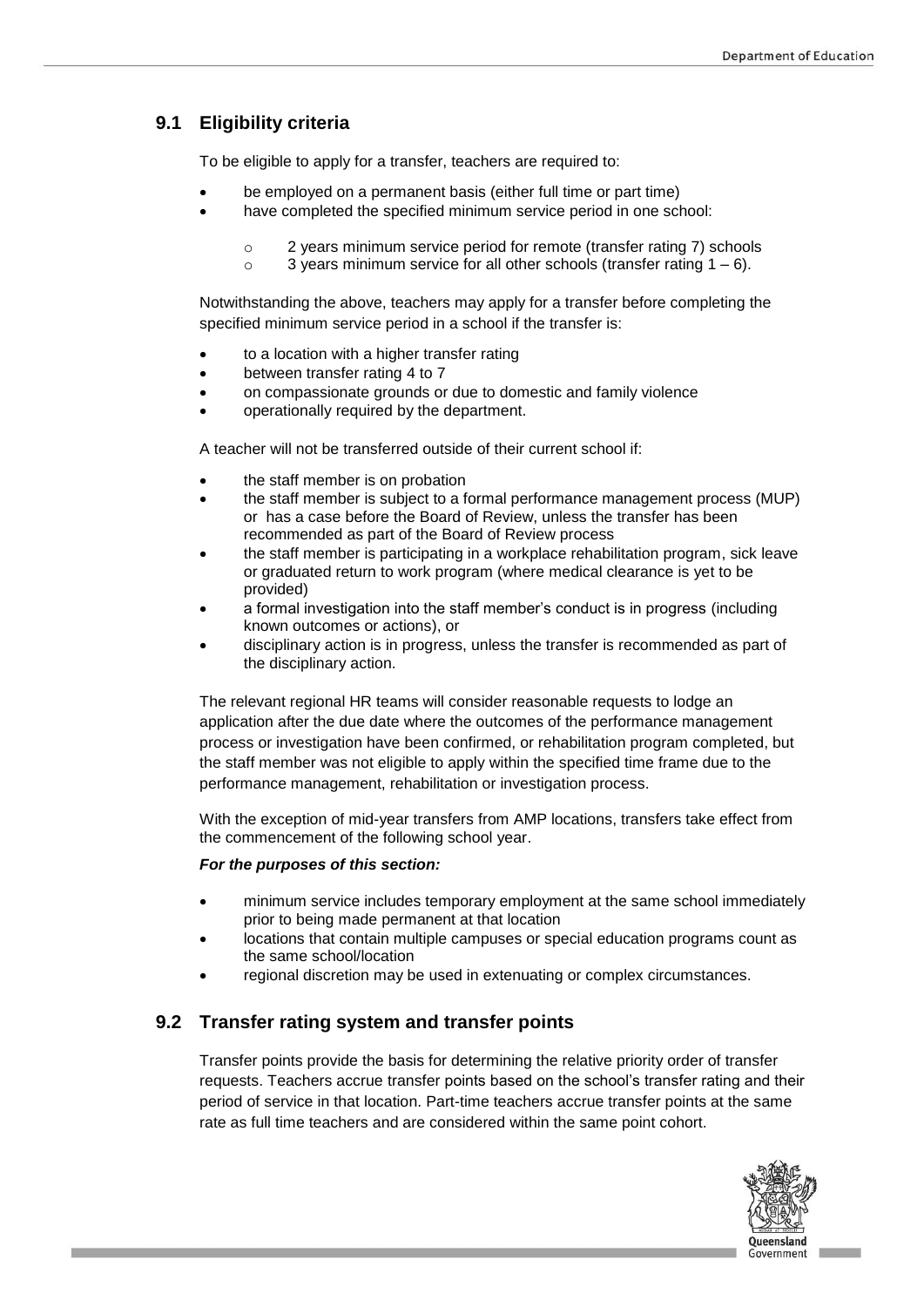Points accrue on an accelerated basis in rating 3 – 7 locations. Therefore, teachers who elect to work for longer periods in these schools increase their prospects of securing a transfer to a preferred location when they choose to return, while schools benefit from the greater stability and stronger community integration.

Transfer ratings are also used to determine eligibility for incentives and benefits offered under the [Rural and Remote Incentive Scheme](http://ppr.det.qld.gov.au/pif/supdoc/Documents/rais-guideline.docx) and availability of departmental accommodation.

Regional HR teams calculate and validate transfer points for each applicant. For more detail about transfer ratings and transfer point calculations, please refer to the [Transfer](https://intranet.qed.qld.gov.au/Services/HumanResources/payrollhr/careers/Documents/transfer-ratings-guidelines.pdf)  [Ratings Guidelines.](https://intranet.qed.qld.gov.au/Services/HumanResources/payrollhr/careers/Documents/transfer-ratings-guidelines.pdf)

### **9.3 Guaranteed transfers – rural and remote (TR4 – TR7) locations**

The primary purpose of the guaranteed transfer is to support staffing requirements in rural and remote locations. Working in these locations offers teachers many rewarding career and personal development opportunities, including:

- living, working and travelling across Queensland
- a variety of professional and/or leadership experiences, and
- access to a wide range of professional development activities to help shape their career.

Transfers are typically tied to a calendar year to minimise disruption to schools. However, to meet urgent staffing requirements of a particular school, an alternative commencement date may be negotiated between the relevant parties in exceptional circumstances. Teachers in an Alcohol Management Plan (AMP) location may request a mid-year transfer following completion of the minimum service period for that location.

### **9.3.1 Guaranteed Transfer – teachers transferring from rural and remote locations (TR4 – TR7)**

A guaranteed transfer process will be conducted for eligible teachers who have completed their minimum service period and wish to transfer from schools in rural and remote locations (transfer ratings 4-7).

It is recognised that many teachers will be seeking a guaranteed transfer to return to a preferred location after completing rural and remote service and this is an important consideration when managing transfer requests.

#### **Eligibility criteria**

The following teachers are eligible to participate in the guaranteed transfer pilot:

- teachers in schools with transfer ratings 6 and 7
- teachers in schools with transfer ratings 4 and 5 with 20 or more accumulated transfer points.

#### **Guarantee conditions**

To maximise the opportunity of a guaranteed transfer to a nominated preferred location, teachers are encouraged to consider all their options and select the best possible range of suitable geographic preferences.

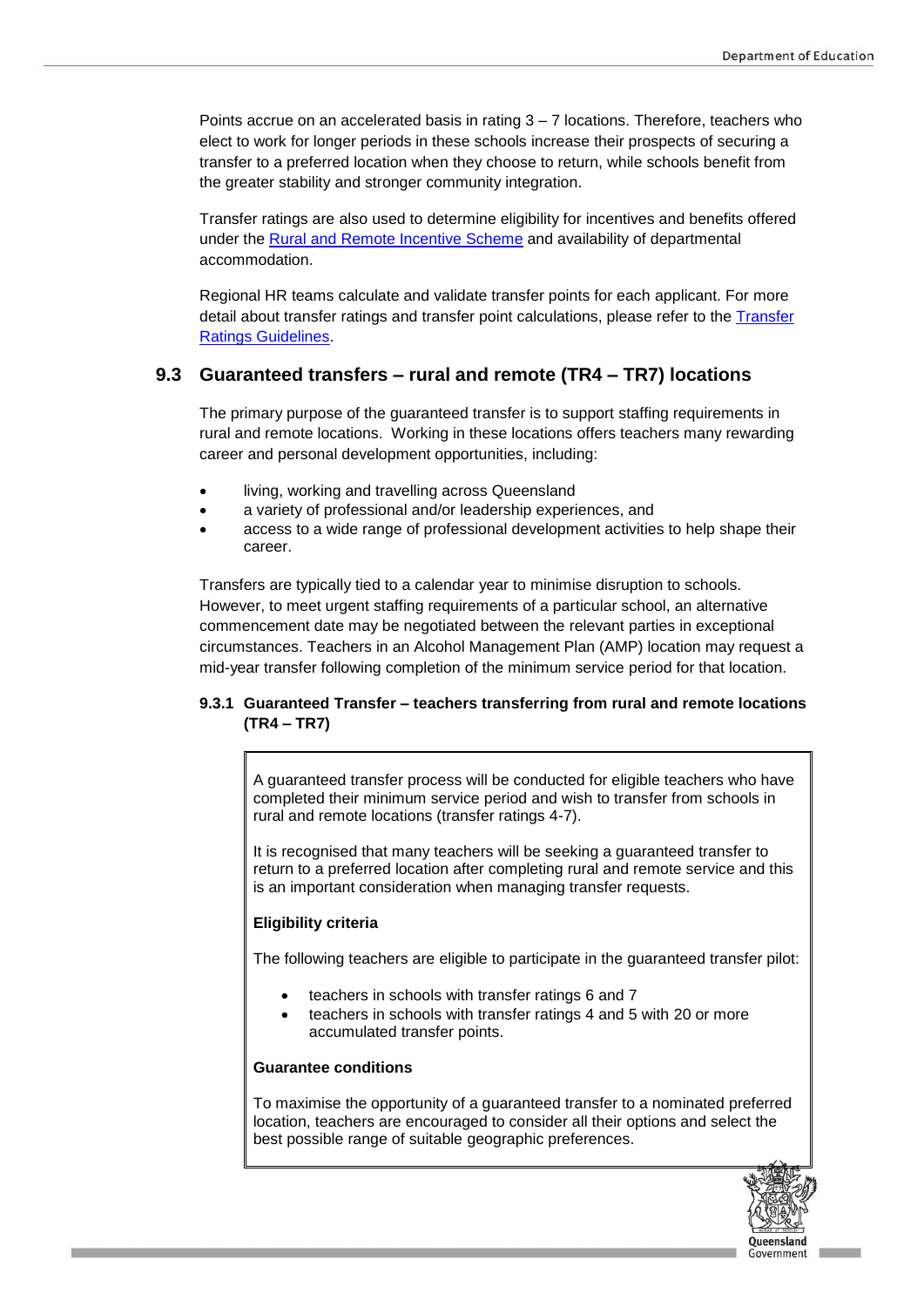If the minimum conditions outlined below are not met, there will be a risk that the department cannot guarantee a transfer to a teacher's preferred geographic [area:](https://intranet.qed.qld.gov.au/Services/HumanResources/payrollhr/careers/managingyourcareer/geographicareas/Pages/default.aspx)

- teachers must nominate at least three preferred [geographic areas,](https://intranet.qed.qld.gov.au/Services/HumanResources/payrollhr/careers/managingyourcareer/geographicareas/Pages/default.aspx) unless transferring from an Alcohol Management Plan (AMP) community
- teachers transferring from an Alcohol Management Plan (AMP) community are required to nominate two preferred [geographic areas](https://intranet.qed.qld.gov.au/Services/HumanResources/payrollhr/careers/managingyourcareer/geographicareas/Pages/default.aspx)
- secondary teachers must be capable of teaching at least two subject areas, neither of which are to be phased out.

The Guaranteed Transfer Pilot will be reviewed on an annual basis.

### **9.4 Expression of preferences (EOP)**

EOP (within the same geographic area) applications can be submitted once the minimum service period has been completed. An employee's accumulated transfer points are treated in the same manner as requested transfers.

Where exceptional circumstances exist, an EOP may be considered prior to the minimum service period being completed.

### **9.5 Rural and remote transfers**

Permanent teachers within transfer rating 1 and 2 locations who have completed their minimum service requirement are encouraged to participate in the rural and remote encouragement program.

### **9.6 Relieving placements**

Relieving placements refer to specific arrangements negotiated between individual teachers and principals.

Please refer to [Relieving Placements Guidelines](https://intranet.qed.qld.gov.au/Services/HumanResources/payrollhr/careers/managingyourcareer/Pages/relievingplacements.aspx) for further information.

### **9.7 AMP (Alcohol Management Plan) locations**

#### *9.7.1 Alcohol Management Plans*

Alcohol management plans (AMPs) are in place in many of the remote Indigenous communities in Queensland. Teachers in these schools must be aware of the plan and the [alcohol restrictions](https://www.qld.gov.au/atsi/health-staying-active/community-alcohol-restrictions/) that apply to that community, their obligations in regard to those restrictions, and penalties associated with not complying with those restrictions.

Further information is available on the **Department of Aboriginal and Torres Strait** [Islander Partnerships \(DATSIP\)](https://www.datsip.qld.gov.au/programs-initiatives/community-alcohol-limits) website.

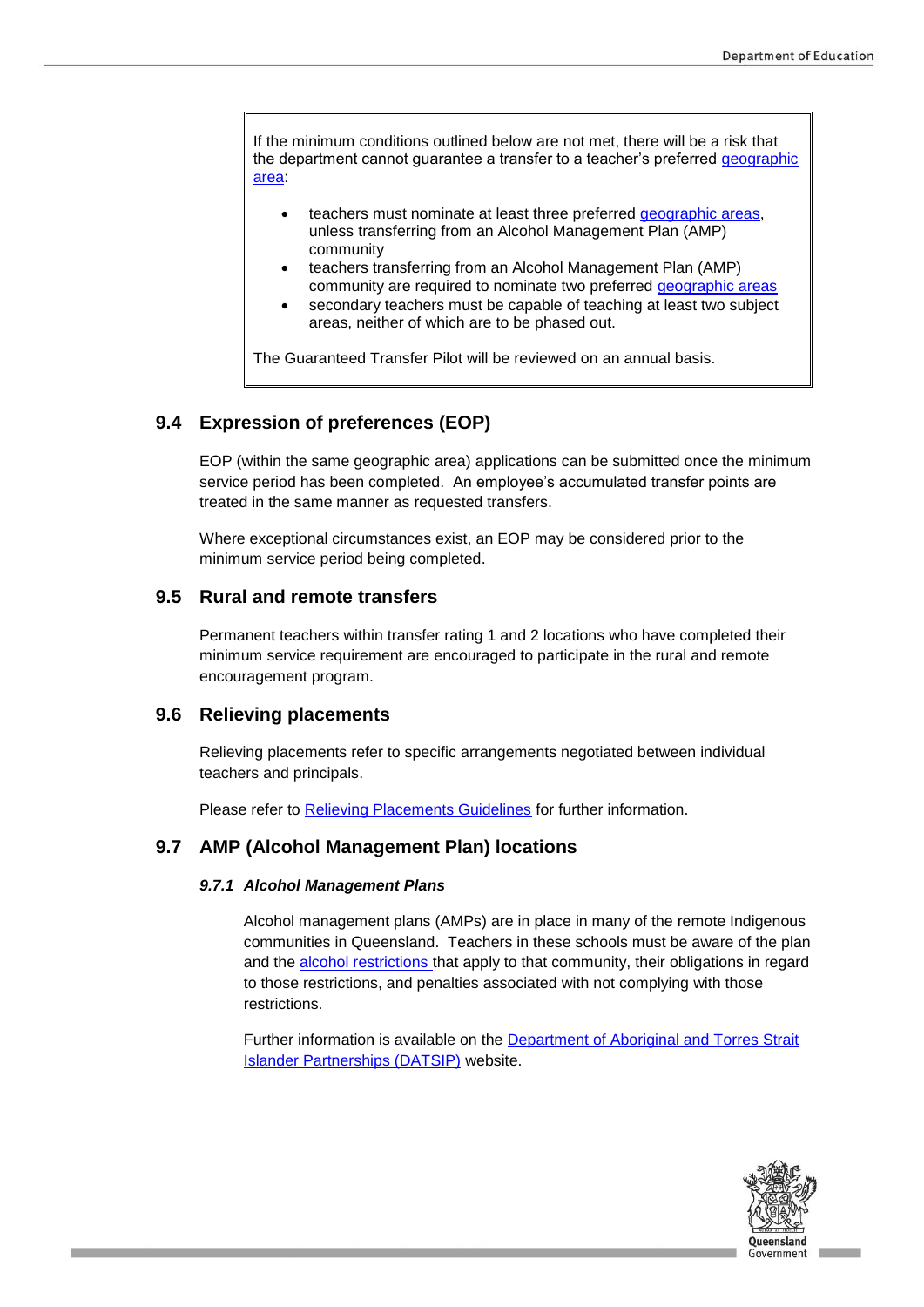#### *9.7.2 Transfers from an AMP Location*

Teachers are eligible to apply for transfer out of an AMP location upon completion of the minimum service period for that location (2 or 3 years depending on the location). Every effort is made to ensure eligible applicants are transferred to one of their preferred locations (subject to at least 2 preferences in different geographic areas being nominated).

In recognition of service in AMP communities, teachers transferred out after completing the minimum service period retain accrued transfer points, even if transferred to their first preference location, and are recorded as placements.

#### *9.7.3 Mid-year transfers – AMP locations*

Teachers may apply for a mid-year transfer out of an AMP location, subject to having completed the minimum service period for that location.

Every effort will be made to find mid-year applicants a permanent position. Although final placement may not occur until the annual transfer process, applicants will be transferred to one of their nominated geographic areas during the mid-year transfer process.

### **9.8 Cross sector transfers**

Teachers may request a transfer across teaching sectors. Applicants must provide sufficient supporting documentation to demonstrate that they have the appropriate qualifications, experience or capability to teach in the sector into which the transfer is requested. This includes written verification from an appropriate school principal or administrator of the applicant's capability to teach in the requested sector.

### 10. Required transfers

Teachers employed by the department may be required to teach at any location in the state. The department may require a teacher to transfer in the following circumstances:

- to meet the staffing needs of schools throughout the state
- to create a vacancy in a geographic area for a teacher with a high number of transfer points who is requesting a transfer to that location
- to provide a teacher with a range of teaching experiences and professional development opportunities
- when it is considered unreasonable for a particular teacher to serve longer in a particular location.

When considering the possibility of a required transfer, senior human resource consultants will:

- ensure that the proposed transfer is reasonable
- consider the teacher's full employment history with the department, including but not limited to service in rural and remote locations.

There is no mandatory maximum period of service at one particular location.

Teachers are expected to comply with a departmentally required transfer unless they can establish that reasonable grounds exist for the transfer not to occur. Objections may be made in accordance with section 134 of the [Public Service Act 2008.](https://www.legislation.qld.gov.au/LEGISLTN/CURRENT/P/PublicServA08.pdf)

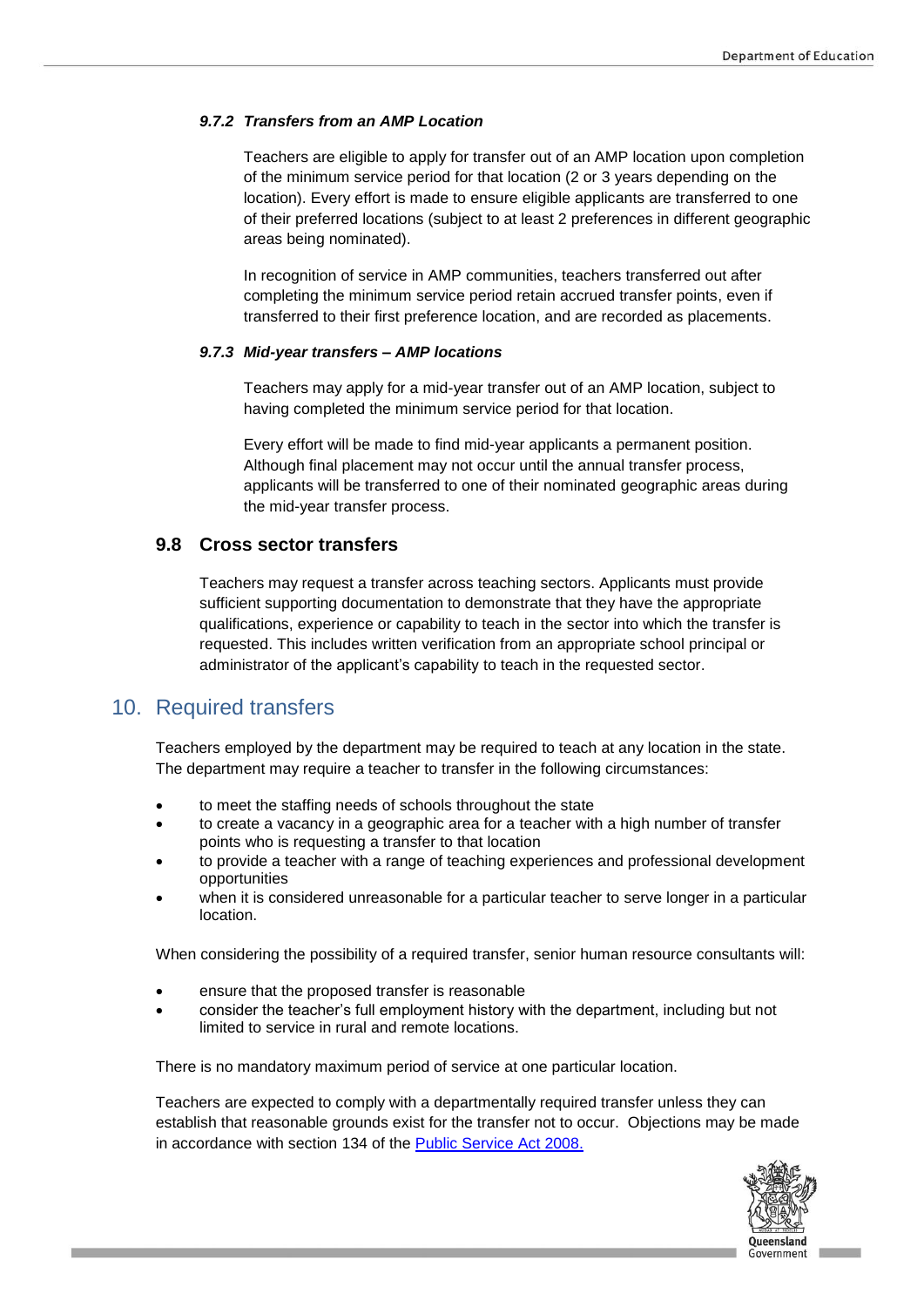Teachers required to change residence (eg to another city/town) as a result of a required transfer are entitled to relocation expenses as provided for under [Directive 11/11 –](https://www.forgov.qld.gov.au/directives-policies-and-guidelines) Transfer [and Appointment Expenses](https://www.forgov.qld.gov.au/directives-policies-and-guidelines) and the department's [Relocation Entitlements.](https://intranet.qed.qld.gov.au/Services/HumanResources/payrollhr/careers/Documents/relocation-entitlements-appointments-transfers.pdf)

# 11. Compassionate transfers

Teachers may seek a transfer for compassionate reasons (exceptional hardship or pressing personal circumstances) without meeting the minimum service requirements of their base location. Applications for a compassionate transfer are made to the regional HR team through the principal as the relevant circumstances arise. The application remains active unless the circumstances leading to the application change.

Relevant documentation must be provided in support of the application. Sensitive information is treated confidentially and is not disclosed to parties who are not involved in administering the transfer request. Further documentation is to be submitted as circumstances change.

### **11.1 Exceptional hardship**

Teachers may apply for a compassionate transfer because of exceptional hardship in respect to themselves or a member of their immediate family. Exceptional hardship includes:

- serious medical circumstances and/or disabilities of a teacher and/or a member of their immediate family
- demonstrated hostile environment arising from factors such as potential religious, racial or sexual persecution or harassment.

Supporting specialist medical evidence is essential for requests on exceptional hardship grounds and medical evidence from a general medical practitioner is not considered sufficient. Examples of relevant supporting documentation include written specialist evidence regarding a medical condition that requires a teacher to live in a particular location or documented specialist medical evidence that the existing locations environmental conditions are a catalyst for a chronic medical condition.

The department reserves the right to contact a specialist medical practitioner directly, subject to the teacher's agreement.

Exceptional hardship requests are assessed on a case by case basis outside of the annual transfer process. Transfer points are not taken in account.

Applications are submitted through the regional HR team for consideration by the central Compassionate Transfer Review Panel. If the Compassionate Transfer Review Panel determines that exceptional hardship has been established, the transfer request is negotiated and put into effect as soon as practical.

Transfer expenses are not provided to a transfer applicant in these circumstances.

### **11.2 Pressing personal circumstances**

Teachers may apply for a compassionate transfer because of pressing personal circumstances, including:

- separation from partner
- lengthy travel arrangements arising from a departmental transfer over an extended period

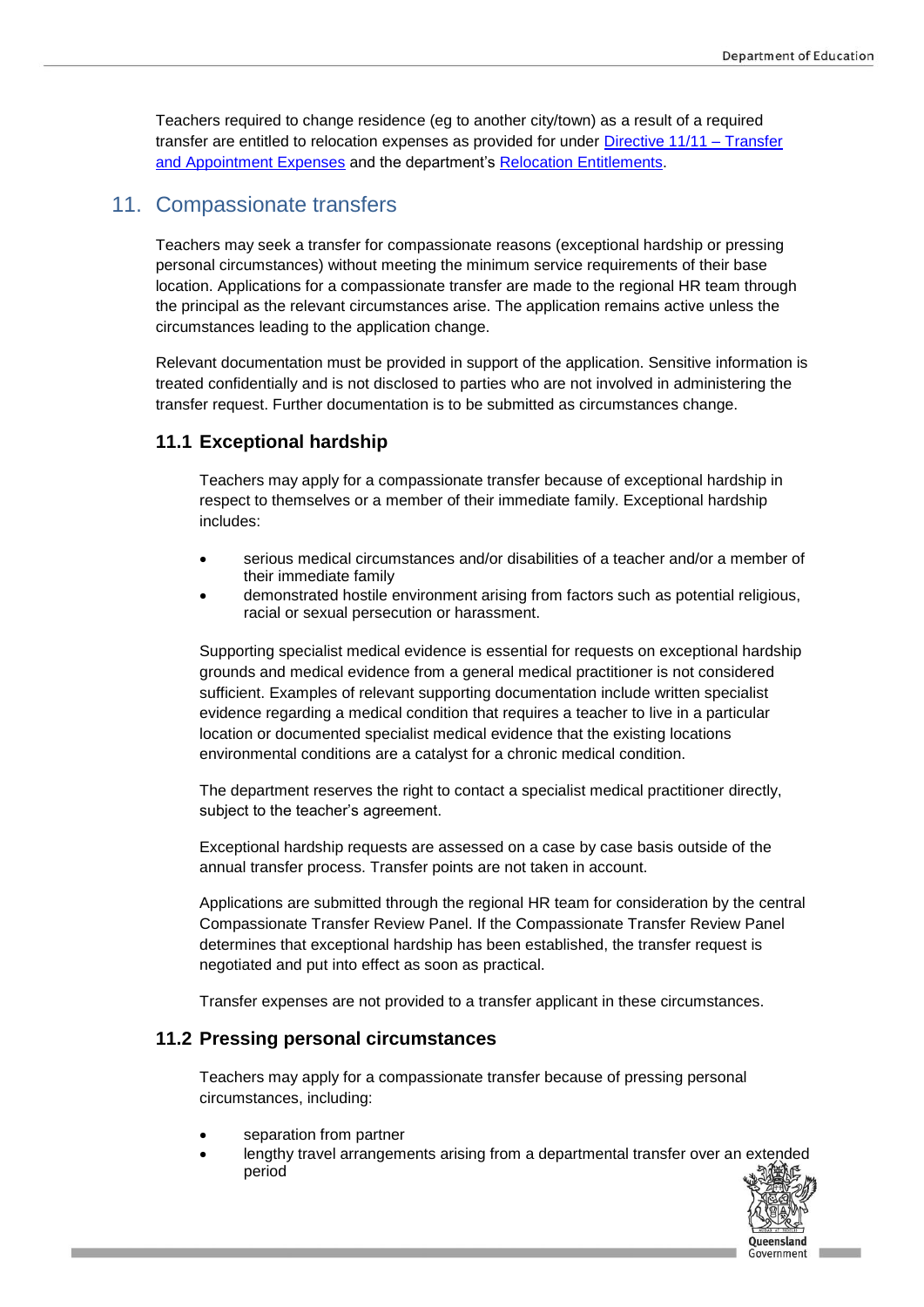- medical conditions that do not meet the definition of exceptional hardship
- partner's relocation for employment purposes.

Supporting specialist medical evidence is essential for requests due to pressing personal circumstances and medical evidence from a general medical practitioner is not considered sufficient. Examples of relevant supporting documentation include written specialist evidence regarding a medical condition that requires a teacher to live in a particular location or other official documentation supporting the request, such as partner's employment documentation or custody arrangements.

Applications are assessed by the regional HR team. Where pressing personal circumstances have been established, the teacher may lodge a transfer application as part of the department's transfer process without meeting the minimum service requirement. The request is considered in the context of the transfer cycle along with other transfer applications. Transfer points are taken into consideration. If the teacher has met the minimum service period, the transfer is treated as a requested transfer.

A teacher may request that the Compassionate Transfer Review Panel review the decision reached by the regional HR office.

Transfer expenses will only be granted if the teacher has completed the minimum service period required at their current base location prior to transferring.

### 12. Employees affected by domestic and family violence

A teacher affected by domestic or family violence may request a temporary or permanent placement for reasons related to domestic and family violence. These requests are considered immediately and sensitively and are handled on a case by case basis by the relevant region outside the general transfer cycle. There is no requirement for these requests to be submitted as a transfer via the MyHR Recruitment solution.

Requests are to be made to the regional HR team through the principal as the circumstances arise. To ensure the most appropriate placement is identified, teachers must advise their regional HR team of their preferred location(s), fraction and teaching subject areas. There is no requirement for employees to provide documentation, such as Domestic Violence Orders, Statutory Declarations or other formal documentation, in support of a request related to domestic and family violence. However, if employees hold such documents and wish to make them available to the department to support their circumstances, these documents can be provided for noting and will be returned to the employee. All sensitive information will be treated with the strictest confidence.

Where required, the department supports the payment of [relocation expenses.](https://oneportal.deta.qld.gov.au/Services/HumanResources/Forms/Documents/relocation-entitlements-appointments-transfers.pdf) Further details on Relocations Expenses are set out below.

For the purposes of these guidelines, the definitions of domestic and family violence set out in the [Supporting Staff affected by Domestic and Family Violence Policy](https://intranet.qed.qld.gov.au/about/PrioritiesandInitiatives/NotNowNotEverDFV/Pages/EmployeeSupports.aspx) apply. Further information on the support available for affected staff members is available on the department's [Domestic and Family Violence](https://oneportal.deta.qld.gov.au/about/PrioritiesandInitiatives/NotNowNotEverDFV/Pages/EmployeeSupports.aspx) website.

### 13. Remote Area Incentives Scheme (RAIS)

Teachers working in schools with transfer ratings  $4 - 7$  have access to a range of incentives under the Remote Area Incentives Scheme (RAIS), which recognises the unique opportunities and challenges associated with working in rural and remote communities.

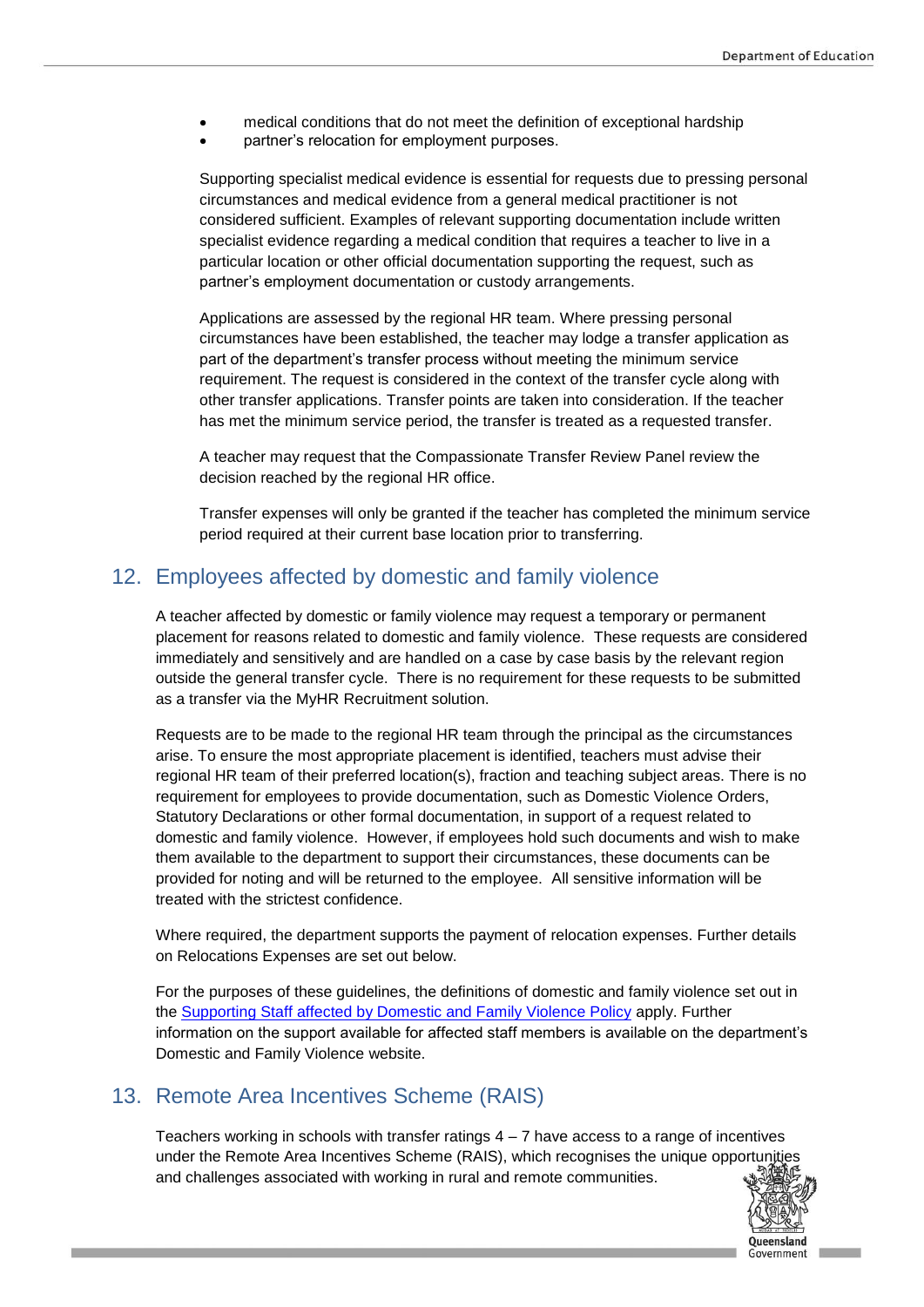For more information about eligibility and incentives available under the scheme, please refer to the [RAIS Website.](https://teach.qld.gov.au/teaching-with-us/pay-and-benefits/rural-remote-incentives)

### 14. Relocation expenses

Transferring teachers may be eligible for relocation expenses detailed in the [Relocations](https://intranet.qed.qld.gov.au/Services/HumanResources/payrollhr/careers/Documents/relocation-entitlements-appointments-transfers.pdf)  [Entitlement \(Appointments and Transfers\)](https://intranet.qed.qld.gov.au/Services/HumanResources/payrollhr/careers/Documents/relocation-entitlements-appointments-transfers.pdf) guidelines.

Relocation expenses may be payable for requested and required transfers. They are not paid for compassionate transfers, unless a teacher has been transferred due to pressing personal circumstances and completed the minimum required service period at their base location prior to the transfer.

The receiving regional HR team determines eligibility for standard relocation expenses and negotiates travel and removal expenses. Any requests for the department to pay expenses in addition to those set out in the [Relocations Entitlement \(Appointments and Transfers\)](https://intranet.qed.qld.gov.au/Services/HumanResources/payrollhr/careers/Documents/relocation-entitlements-appointments-transfers.pdf) guidelines are referred to the Talent Unit, Human Resources for approval.

# 15. Partners employed by the department

Where both partners in a relationship are employed by the department, the department will endeavour to transfer both employed partners to available vacancies. However, transfer of both partners is not guaranteed. The following principles apply:

- every effort will be made to ensure that the partner of a high point applicant who receives a transfer also receives a transfer to the same geographic area, subject to their meeting the eligibility requirements.
- the partner of a high point applicant who is not eligible to apply for a transfer because they have not completed the minimum service period, may apply for a compassionate transfer (pressing personal circumstances). The application is evaluated on the basis of points and, as such, a transfer is not guaranteed.
- when a classroom teacher with a classified teaching partner applies for a transfer, potential receiving regions are to ensure both can be placed before the partner is accepted as a classroom teacher. The classified partner is not guaranteed a relocation if the teaching partner is transferred. A relieve at level (RAL) arrangement may be a way of supporting a couple where a transfer/relocation is granted for one person, but the other is not eligible to apply.
- if a teacher's partner is seeking relocation as a classified officer, or is promoted to a classified position in another centre, the teacher completes a transfer application which will be considered in relation to the outcomes of the relocation or promotion process. Every effort will be made to place the teaching partner into a vacancy, either through transfer, compassionate transfer (pressing personal circumstances) or on a relieving placement arrangement pending the next transfer cycle. It is acknowledged that this may need to vary where the relocation occurs to a rural and remote location with limited potential vacancies.

Standard provisions apply to teachers whose partner is not employed by the department.

### 16. Transfer reviews and appeals

Teachers are to discuss concerns with a transfer decision with their base school principal in the first instance.

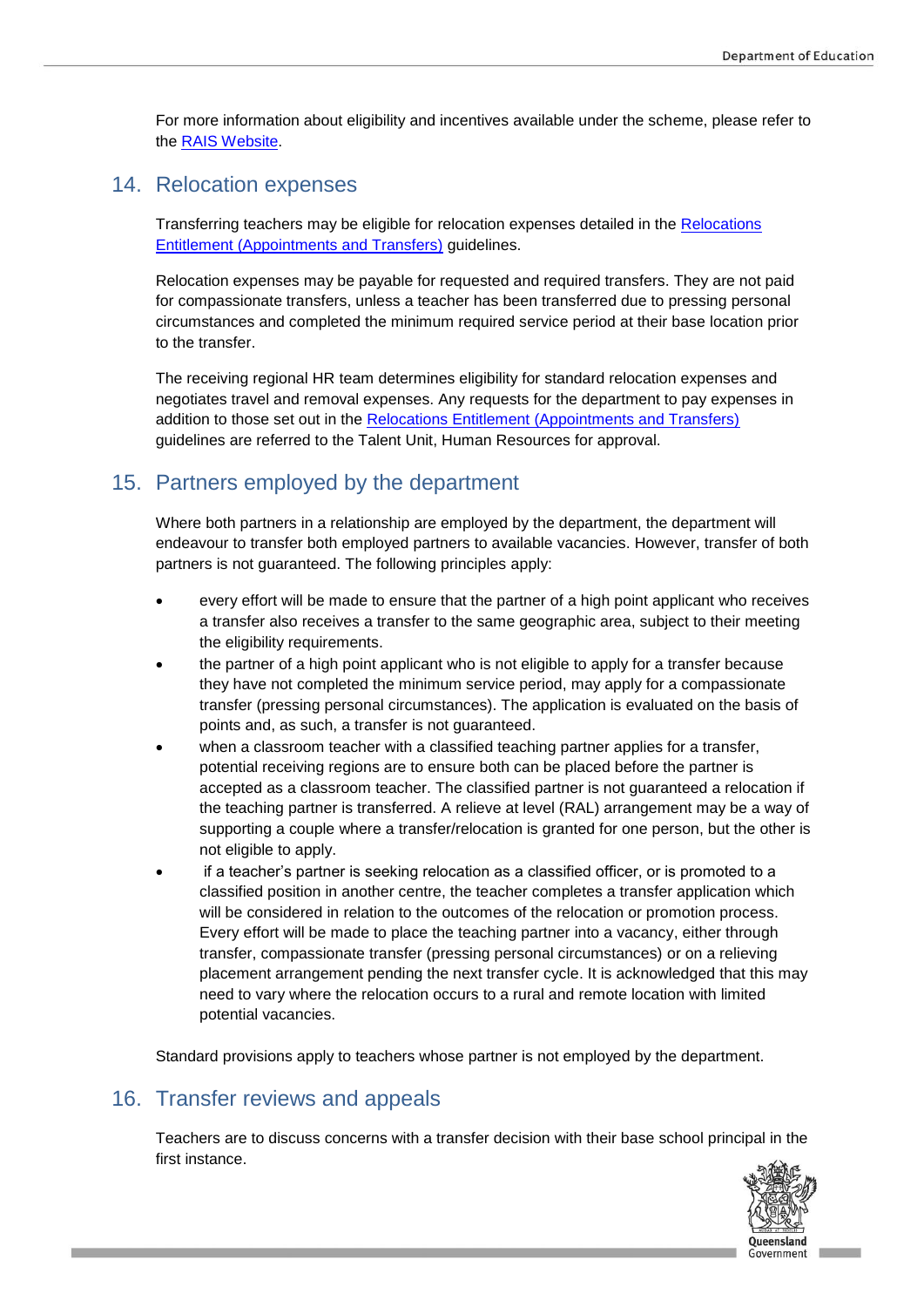If the matter cannot be resolved following these discussions, the teacher may submit a written request for review to their base school principal when:

- a request to transfer has not been granted or
- the department requires a teacher to transfer, but the teacher believes that there are reasonable grounds to preclude the transfer2.

The following formal review process applies to requested and required transfer decisions and must be taken in line with the [published timelines.](https://intranet.qed.qld.gov.au/Services/HumanResources/payrollhr/careers/managingyourcareer/teachertransfers) The teacher may choose to be represented by an officer of the QTU or member of a professional association, or involve a support person of their choice during the process.

### **16.1 Local action**

 $\overline{\phantom{a}}$ 

During the first step in the review process, the base school principal will attempt to resolve the matter at the local level in consultation with their regional HR consultant. The teacher's written request for a review must include sufficient information to enable their concerns to be resolved, including any action that the teacher would like to be taken.

A meeting or teleconference will be held with the teacher, a member of school administration and regional HR consultant to discuss the teacher's concerns. The teacher may invite a representative of the QTU, professional association or other support person to attend.

The teacher is to be advised in writing of the outcomes of the discussions, including the action taken to manage the concerns and information considered, reasons for the decision, any further action to be taken, and the next steps in the review process.

#### **16.2 Internal review – Regional review panel**

If the teacher's concerns are not resolved at the local level, the teacher may request that the decision be reviewed by the Teacher Transfer Review Panel.

On receipt of a request for review, the region will convene a review panel comprised of at least 2 members, excluding the original decision maker. Requests for review will not be considered if lodged outside of the published review and appeal timeframes. The panel is required to consider the grounds of review and all supporting documentation against the Teacher Transfer guidelines in a thorough, fair and impartial manner and with regard to protecting teachers' privacy. The panel may make a recommendation to:

- confirm the decision not to grant a transfer request (requested transfer)
- confirm the decision requiring a transfer to a particular location (required transfer)
- set aside the original decision and substitute another (requested or required transfer).

The teacher will receive written notification of the review decision, including the reasons for the decision, information considered and the next steps in the review process.

Please note that the original decision remains in effect during the appeals process, unless it is a geographic relocation requiring a change of residence (ie transfer expenses are involved).



<sup>&</sup>lt;sup>2</sup> Objections against a required transfer are made in accordance with section 134 of th[e Public Service Act 2008.](https://www.legislation.qld.gov.au/LEGISLTN/CURRENT/P/PublicServA08.pdf)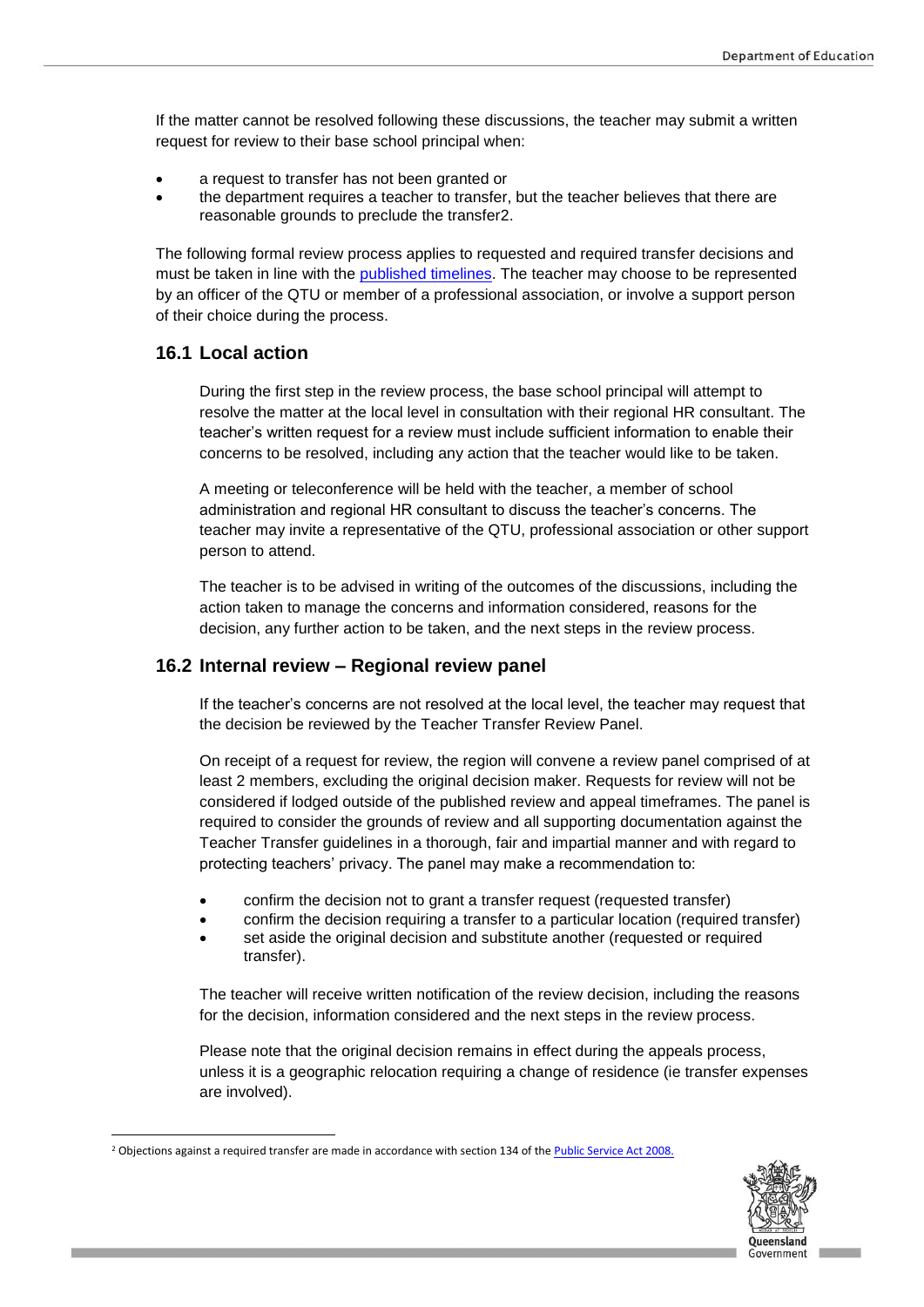#### *16.2.1 Review upheld*

Requested transfer: If the original decision is set aside and it is determined that a requested transfer should occur, regional HR teams will work together to identify a school into which the teacher will be transferred. Consideration is given to a suitable vacancy arising within any of the geographic areas/regions nominated in the original application, or deemed to be within reasonable distance from those nominated. Notwithstanding the commitment to find a suitable vacancy, the teacher will remain in their current position and location until a suitable transfer can be effected.

Required transfer: If the original decision is set aside and it is determined that a required transfer should not occur because reasonable grounds exist, the teacher will remain at their current school, or if necessary, be accommodated at another school in the same geographic area. This does not exclude the possibility of a subsequent transfer to another location.

### **16.3 External review – Queensland Industrial Relations Commission**

A teacher may lodge an appeal against the outcomes of the internal review process with the Queensland Industrial Relations Commission.

Further information regarding reviews or appeals please refer to the **Public Service** [Commission Directive 03/17 -](https://www.forgov.qld.gov.au/directives-policies-and-guidelines) Appeals and [Public Service Appeal Guide](https://www.qirc.qld.gov.au/sites/default/files/public_service_appeal_guide_v2.pdf?v=1546414963) or contact your [regional HR team.](hhttps://intranet.qed.qld.gov.au/Services/HumanResources/Forms/Documents/RegionalOfficeContactDetails.pdf)

### 17. Request to defer required transfer

A teacher may submit a request to the relevant regional HR team to defer a required transfer if there are reasonable circumstances precluding the transfer in the immediate or short term. If granted, the deferment is provided for an agreed, predetermined period of time. Deferment of a transfer does not exclude the possibility of a transfer to another location.

Further information is available from [regional HR teams.](https://intranet.qed.qld.gov.au/Services/HumanResources/Forms/Documents/RegionalOfficeContactDetails.pdf)

### Key Contact

Further information is available from [regional HR teams.](https://intranet.qed.qld.gov.au/Services/HumanResources/Forms/Documents/RegionalOfficeContactDetails.pdf)

### Other Resources

For further information please refer to the [Teacher Transfers](https://intranet.qed.qld.gov.au/Services/HumanResources/payrollhr/careers/managingyourcareer/teachertransfers) page on OnePortal or contact your [regional HR team.](https://intranet.qed.qld.gov.au/Services/HumanResources/Forms/Documents/RegionalOfficeContactDetails.pdf) Useful reference documents include:

[MyHR Recruitment Help Guides](https://intranet.qed.qld.gov.au/Services/HumanResources/payrollhr/trainingdevelopment/myhrtrainingsupport/Pages/myhrrecruitment.aspx) for teachers, principals, HR consultants and finance staff

[Relocation Entitlements](https://intranet.qed.qld.gov.au/Services/HumanResources/payrollhr/careers/managingyourcareer/Pages/relocationentitlements.aspx)

[Relocation Entitlements Overview \(Transfers\)](https://intranet.qed.qld.gov.au/Services/HumanResources/payrollhr/careers/Documents/relocations-entitlements-overview-transfers.pdf)

[Teacher Transfer Ratings](https://intranet.qed.qld.gov.au/Services/HumanResources/payrollhr/careers/Documents/transfer-ratings-guidelines.pdf)

[Alcohol Management Plans](https://www.qld.gov.au/atsi/health-staying-active/community-alcohol-restrictions/)

[Remote Area Incentive Scheme](http://ppr.det.qld.gov.au/pif/supdoc/Documents/rais-guideline.docx)

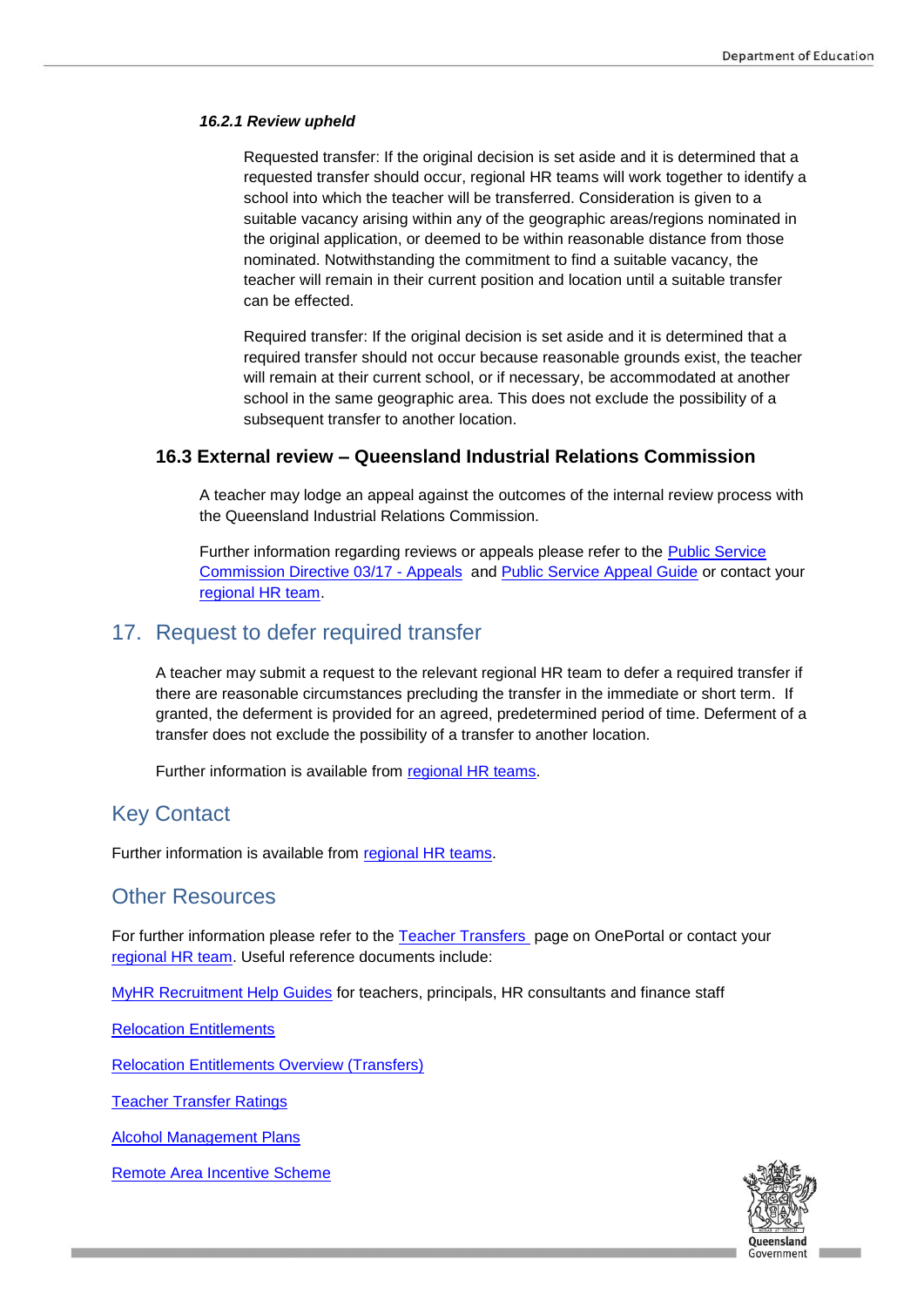[Teacher Transfers Information Sheet -](https://intranet.qed.qld.gov.au/Services/HumanResources/payrollhr/careers/Documents/teacher-transfer-information-sheet-principals.pdf) Principals

[Teacher Transfers Information Sheet –](https://intranet.qed.qld.gov.au/Services/HumanResources/payrollhr/careers/Documents/teacher-transfer-information-sheet-teachers.pdf) Teachers

[Teacher Transfers Information Sheet –](https://intranet.qed.qld.gov.au/Services/HumanResources/payrollhr/careers/Documents/teacher-transfer-information-sheet-hr.pdf) Human Resources

[Public Service Appeal Guide](https://www.qirc.qld.gov.au/sites/default/files/public_service_appeal_guide_v2.pdf?v=1546414963)

Legislative or other authority

[Public Service Act 2008](https://www.legislation.qld.gov.au/LEGISLTN/CURRENT/P/PublicServA08.pdf)

Minister for Education and Industrial Relations Directive 11/11 - Transfer and Appointment Expenses

[Public Service Commission Directive 03/17 -](https://www.forgov.qld.gov.au/directives-policies-and-guidelines) Appeals

Department of [Education and Training State School Teachers Certified Agreement 2016](https://www.qirc.qld.gov.au/sites/default/files/2016_ca34.pdf)

Procedure Ownership

Talent Unit, Human Resources

# Revision and Approval History

| <b>Revision date</b> | Version | Author        | Description of changes             |
|----------------------|---------|---------------|------------------------------------|
| <b>April 2017</b>    |         | Nicole Green  | Publication                        |
| November 2019        |         | Diane Neinert | Update to align to current process |

# Approvals

| <b>Name</b>     | <b>Delegation</b>      | <b>TRIM / EMB</b><br><b>Number</b> | Date |
|-----------------|------------------------|------------------------------------|------|
| Duncan McKellar | Executive Director HRS | 19/637085                          |      |